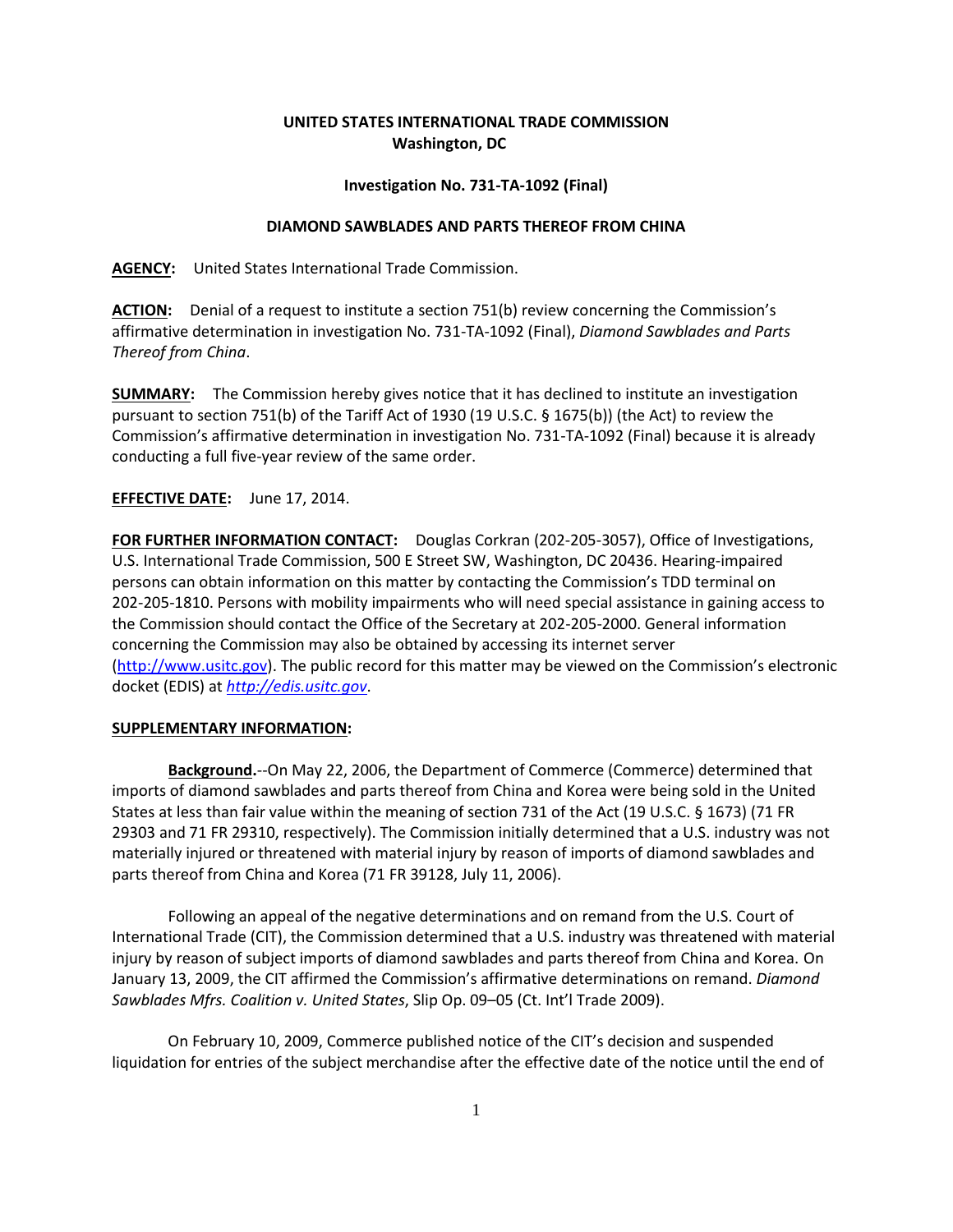all appellate proceedings (74 FR 6570). On November 4, 2009, Commerce published orders that antidumping duties be imposed on imports of diamond sawblades and parts thereof from China and Korea, effective January 23, 2009 (74 FR 57145).

Following affirmance of the CIT's judgment by the U.S. Court of Appeals for the Federal Circuit and upon conclusion of all appellate proceedings in the action, the Commission published notice of its final determinations in the antidumping investigations of diamond sawblades and parts thereof from China and Korea (75 FR 68618, November 8, 2010). Commerce revoked the order on diamonds sawblades from Korea effective as of October 24, 2011 (76 FR 66892, Oct. 28, 2011).

On July 11, 2013, the Commission received a request to review its affirmative determination in investigation No. 731-TA-1092 (Final) pursuant to section 751(b) of the Act (19 U.S.C. § 1675(b)). The request, filed by Husqvarna Construction Products North America, Inc. (Husqvarna) of Olathe, Kansas, argued that there were several changes since the issuance of the Commission's remand determination. Specifically, Husqvarna noted Commerce's revocation of the antidumping duty order on imports of diamond sawblades and parts thereof from Korea; additional Commerce determinations with respect to Chinese exporter Advanced Technology & Materials Co., Ltd.; the acquisition of certain petitioners by non-U.S. producers of diamond sawblades, as well as changes in those petitioners' patterns of sourcing diamond sawblades; an alleged reduction in the overlap of competition between subject imports from China and the domestic like product as a result of the preceding changes; and opposition to the continuation of the order on diamond sawblades and parts thereof from China by a "significant part of U.S. production."

On August 9, 2013, the Commission published a *Federal Register* notice inviting comments from the public on whether changed circumstances exist sufficient to warrant the institution of changed circumstances reviews (78 FR 48717-48718, Aug. 9, 2013). In response to its *Federal Register* notice soliciting comments, the Commission received one submission on behalf of the Diamond Sawblades Manufacturing Coalition (DSMC), an ad hoc group of U.S. producers of diamond sawblades and the petitioning coalition in the original antidumping duty investigation, arguing that the Commission should not institute a changed circumstances review investigation.

On December 2, 2013, Commerce initiated, and the ITC instituted, five-year sunset reviews of the antidumping duty order on diamond sawblades and parts thereof from China (78 FR 72061 & 78 FR 72216, Dec. 2, 2013). On May 20, 2014, the Commission determined to conduct a full five-year sunset review of the order.

On April 23, 2014, the Commission determined not to conduct a changed circumstances review investigation of the antidumping duty order on diamond sawblades and parts thereof from China.<sup>[1](#page-1-0)</sup> Given the fact that the Commission was concurrently conducting a five-year review of the antidumping duty order on diamond sawblades and parts thereof from China, and was aware of the arguments that supported conducting a full review of the order, the Commission determined that conducting a changed circumstances review was unwarranted because it would be duplicative of a full five-year review. *See Eveready Battery Co., Inc. v. United States*, 77 F. Supp. 2d 1327 (CIT 1999) (finding that a request for a

 $\overline{a}$ 

<span id="page-1-0"></span> $1$  Commissioner Aranoff, whose tenure at the Commission ended on April 4, 2014, did not participate in this matter.